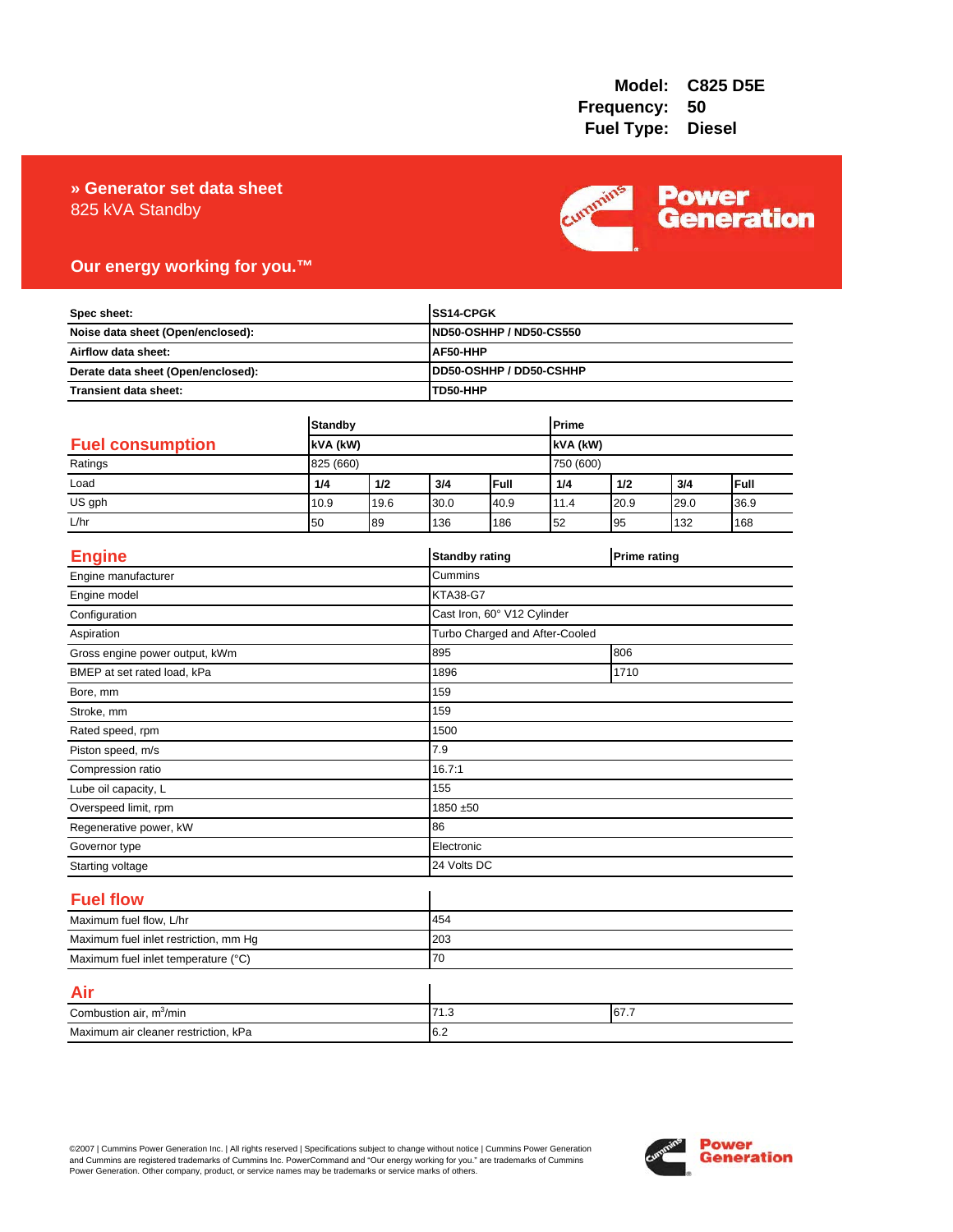| Exhaust                                   | <b>Standby rating</b> | <b>Prime rating</b> |
|-------------------------------------------|-----------------------|---------------------|
| Exhaust gas flow at set rated load, m/min | 176                   | 165.2               |
| Exhaust gas temperature, C                | 486                   | 480                 |
| Maximum exhaust back pressure, kPa        | 6.8                   |                     |

 $\overline{\phantom{a}}$ 

### **Standard set-mounted radiator cooling**

| Ambient design, C                                 | <b>40</b> |       |
|---------------------------------------------------|-----------|-------|
| Fan load, KW <sub>m</sub>                         | 31        |       |
| Coolant capacity (with radiator), L               | 464       |       |
| Cooling system air flow, m3/min @ 12.7mmH2O       | 23.4      |       |
| Total heat rejection, BTU/min                     | 35000     | 30690 |
| Maximum cooling air flow static restriction mmH2O | 19.1      |       |

# **Open set derating factors kVA (kW)**

Note: Standard open genset options running at 400V, 150m above sea level. For enclosed product derates, please refer to datasheet - DD50- CSHHP.

|                     | $27^{\circ}$ C | 40°C      | 45°C       | $50^{\circ}$ C  | 55°C       |  |
|---------------------|----------------|-----------|------------|-----------------|------------|--|
| <b>Standby</b>      | 825 (660)      | 825 (660) | <b>RTF</b> | <b>RTF</b>      | <b>RTF</b> |  |
| Prime               | 750 (600)      | 750 (600) | <b>RTF</b> | <b>RTF</b>      | <b>RTF</b> |  |
| <b>Weights*</b>     |                |           | Open       | <b>Enclosed</b> |            |  |
| Unit dry weight kgs |                |           | 7362       | N/A             |            |  |
| Unit wet weight kgs |                |           | 7752       | N/A             |            |  |

\* Weights represent a set with standard features. See outline drawing for weights of other configurations

| <b>Dimensions</b>                | Length | Width | <b>Height</b> |
|----------------------------------|--------|-------|---------------|
| Standard open set dimensions     | 4375   | 2033  | 2856          |
| Enclosed set standard dimensions | N/A    | N/A   | N/A           |

# **Genset outline**

### **Open set**



#### **Enclosed set**



Outlines are for illustrative purposes only. Please refer to the genset outline drawing for an exact representation of this model.

©2007 | Cummins Power Generation Inc. | All rights reserved | Specifications subject to change without notice | Cummins Power Generation and Cummins are registered trademarks of Cummins Inc. PowerCommand and "Our energy working for you." are trademarks of Cummins<br>Power Generation. Other company, product, or service names may be trademarks or service marks o